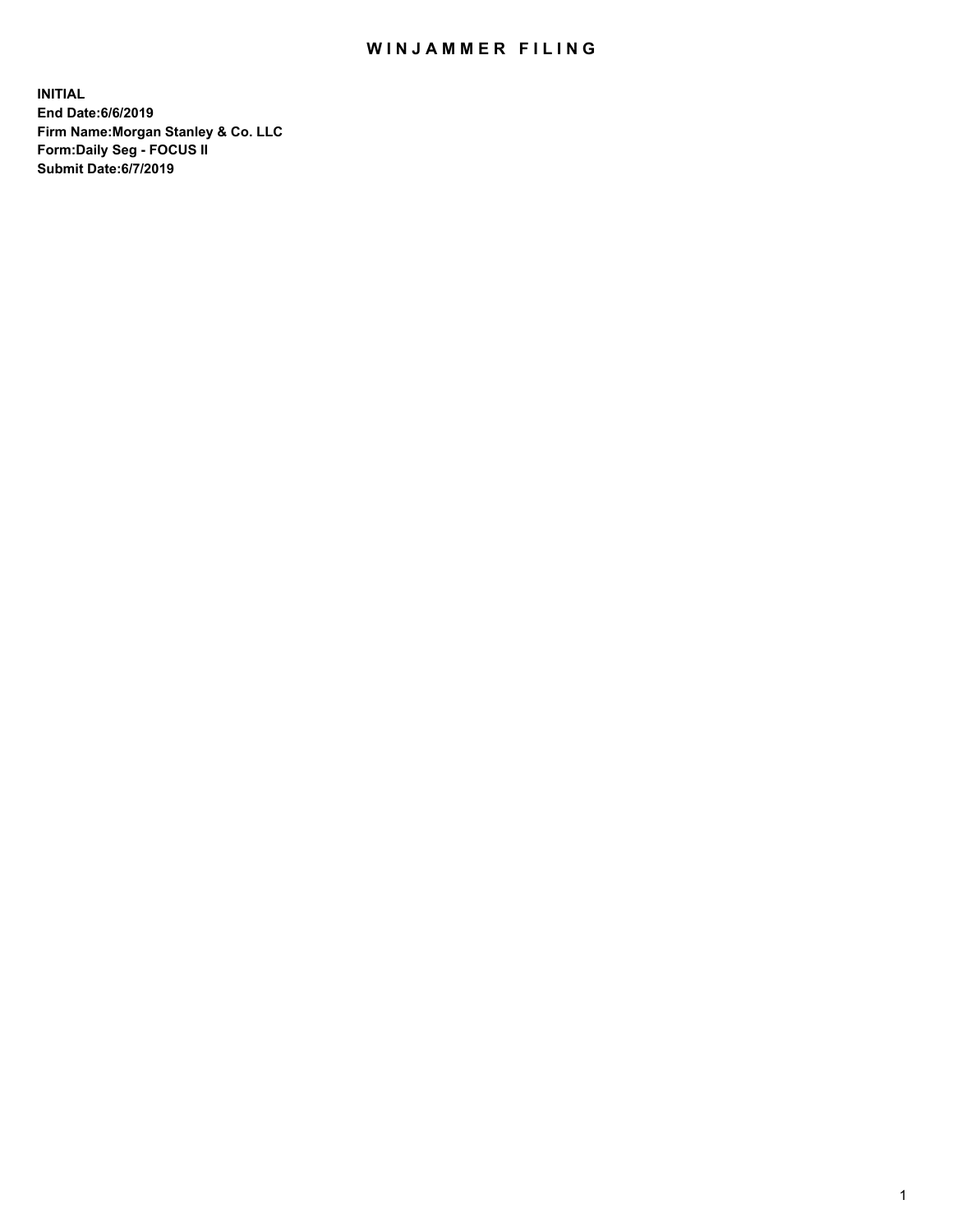**INITIAL End Date:6/6/2019 Firm Name:Morgan Stanley & Co. LLC Form:Daily Seg - FOCUS II Submit Date:6/7/2019 Daily Segregation - Cover Page**

| Name of Company                                                                                                                                                                                                                                                                                                                | Morgan Stanley & Co. LLC                        |
|--------------------------------------------------------------------------------------------------------------------------------------------------------------------------------------------------------------------------------------------------------------------------------------------------------------------------------|-------------------------------------------------|
| <b>Contact Name</b>                                                                                                                                                                                                                                                                                                            | <b>Ikram Shah</b>                               |
| <b>Contact Phone Number</b>                                                                                                                                                                                                                                                                                                    | 212-276-0963                                    |
| <b>Contact Email Address</b>                                                                                                                                                                                                                                                                                                   | Ikram.shah@morganstanley.com                    |
| FCM's Customer Segregated Funds Residual Interest Target (choose one):<br>a. Minimum dollar amount: ; or<br>b. Minimum percentage of customer segregated funds required:% ; or<br>c. Dollar amount range between: and; or<br>d. Percentage range of customer segregated funds required between:% and%.                         | 235,000,000<br><u>0</u><br><u>00</u><br>00      |
| FCM's Customer Secured Amount Funds Residual Interest Target (choose one):<br>a. Minimum dollar amount: ; or<br>b. Minimum percentage of customer secured funds required:% ; or<br>c. Dollar amount range between: and; or<br>d. Percentage range of customer secured funds required between: % and %.                         | 140,000,000<br><u>0</u><br>0 <sub>0</sub><br>00 |
| FCM's Cleared Swaps Customer Collateral Residual Interest Target (choose one):<br>a. Minimum dollar amount: ; or<br>b. Minimum percentage of cleared swaps customer collateral required:% ; or<br>c. Dollar amount range between: and; or<br>d. Percentage range of cleared swaps customer collateral required between:% and%. | 92,000,000<br><u>0</u><br>0 Q<br>0 <sub>0</sub> |

Attach supporting documents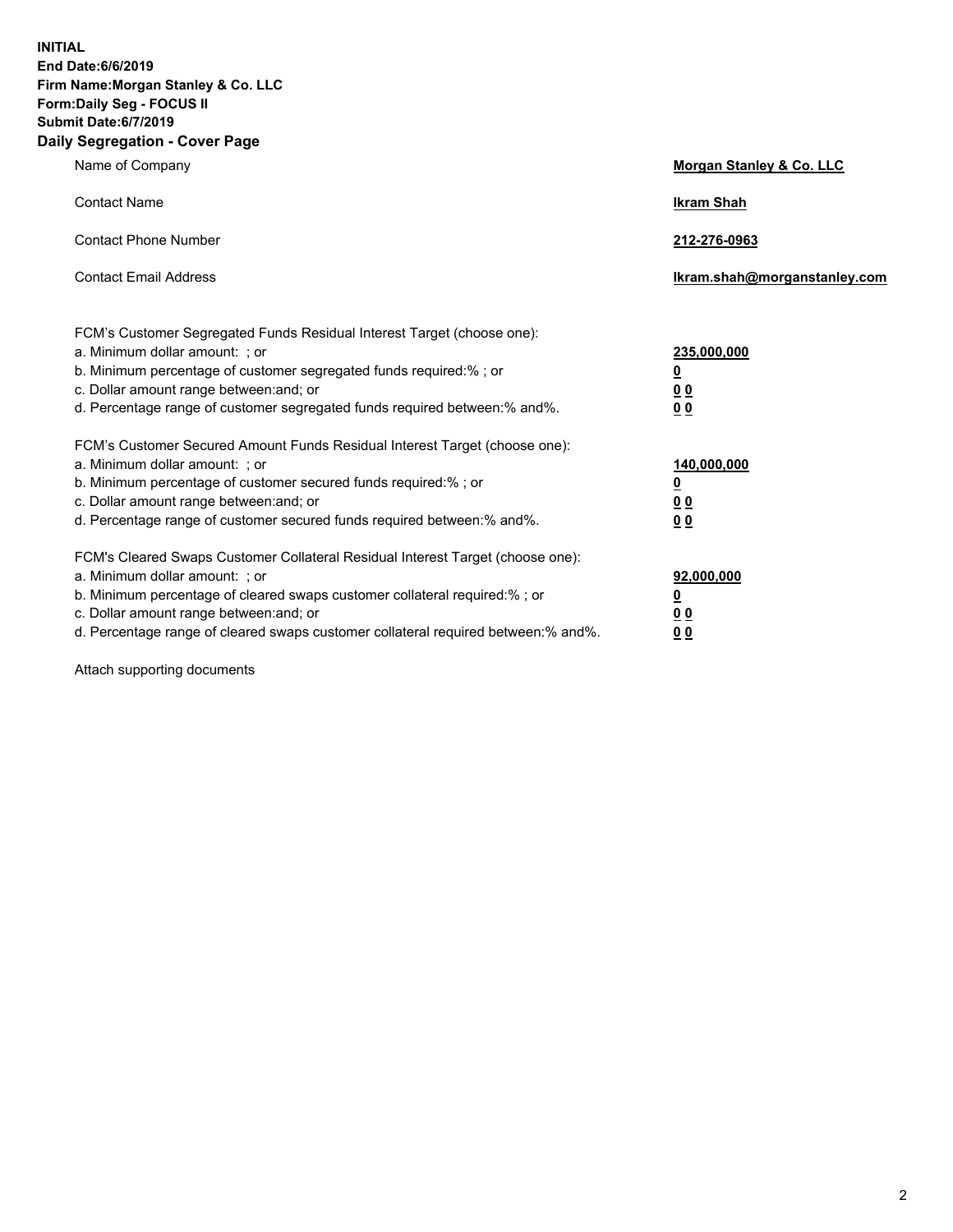| <b>INITIAL</b> | End Date: 6/6/2019<br>Firm Name: Morgan Stanley & Co. LLC<br>Form: Daily Seg - FOCUS II<br><b>Submit Date:6/7/2019</b><br><b>Daily Segregation - Secured Amounts</b> |                                                      |
|----------------|----------------------------------------------------------------------------------------------------------------------------------------------------------------------|------------------------------------------------------|
|                | Foreign Futures and Foreign Options Secured Amounts                                                                                                                  |                                                      |
|                | Amount required to be set aside pursuant to law, rule or regulation of a foreign                                                                                     | $0$ [7305]                                           |
| 1.             | government or a rule of a self-regulatory organization authorized thereunder<br>Net ledger balance - Foreign Futures and Foreign Option Trading - All Customers      |                                                      |
|                | A. Cash                                                                                                                                                              | 3,092,325,383 [7315]                                 |
|                | B. Securities (at market)                                                                                                                                            | 2,614,985,894 [7317]                                 |
| 2.<br>3.       | Net unrealized profit (loss) in open futures contracts traded on a foreign board of trade<br>Exchange traded options                                                 | <u>-423,511,219</u> [7325]                           |
|                | a. Market value of open option contracts purchased on a foreign board of trade<br>b. Market value of open contracts granted (sold) on a foreign board of trade       | 15,876,834 [7335]                                    |
| 4.             | Net equity (deficit) (add lines 1.2. and 3.)                                                                                                                         | -11,689,125 [7337]<br>5,287,987,767 [7345]           |
| 5.             | Account liquidating to a deficit and account with a debit balances - gross amount                                                                                    | 200,333,482 [7351]                                   |
|                | Less: amount offset by customer owned securities                                                                                                                     | -196,077,382 [7352] 4,256,100                        |
|                |                                                                                                                                                                      | [7354]                                               |
| 6.             | Amount required to be set aside as the secured amount - Net Liquidating Equity<br>Method (add lines 4 and 5)                                                         | 5,292,243,867 [7355]                                 |
| 7.             | Greater of amount required to be set aside pursuant to foreign jurisdiction (above) or line                                                                          | 5,292,243,867 [7360]                                 |
|                | 6.                                                                                                                                                                   |                                                      |
|                | FUNDS DEPOSITED IN SEPARATE REGULATION 30.7 ACCOUNTS                                                                                                                 |                                                      |
| 1.             | Cash in banks<br>A. Banks located in the United States                                                                                                               |                                                      |
|                | B. Other banks qualified under Regulation 30.7                                                                                                                       | 118,803,757 [7500]<br>242,577,930 [7520] 361,381,687 |
| 2.             | Securities                                                                                                                                                           | [7530]                                               |
|                | A. In safekeeping with banks located in the United States                                                                                                            | 799,421,189 [7540]                                   |
|                | B. In safekeeping with other banks qualified under Regulation 30.7                                                                                                   | 0 [7560] 799,421,189 [7570]                          |
| 3.             | Equities with registered futures commission merchants                                                                                                                |                                                      |
|                | A. Cash<br><b>B.</b> Securities                                                                                                                                      | 4,885,602 [7580]                                     |
|                | C. Unrealized gain (loss) on open futures contracts                                                                                                                  | $0$ [7590]<br>-193,639 [7600]                        |
|                | D. Value of long option contracts                                                                                                                                    | 0 <sup>[7610]</sup>                                  |
|                | E. Value of short option contracts                                                                                                                                   | 0 [7615] 4,691,963 [7620]                            |
| 4.             | Amounts held by clearing organizations of foreign boards of trade                                                                                                    |                                                      |
|                | A. Cash                                                                                                                                                              | $0$ [7640]                                           |
|                | <b>B.</b> Securities                                                                                                                                                 | $0$ [7650]                                           |
|                | C. Amount due to (from) clearing organization - daily variation                                                                                                      | $0$ [7660]                                           |
|                | D. Value of long option contracts<br>E. Value of short option contracts                                                                                              | 0 [7670]<br>0 [7675] 0 [7680]                        |
| 5.             | Amounts held by members of foreign boards of trade                                                                                                                   |                                                      |
|                | A. Cash                                                                                                                                                              | 2,920,928,575 [7700]                                 |
|                | <b>B.</b> Securities                                                                                                                                                 | 1,815,564,706 [7710]                                 |
|                | C. Unrealized gain (loss) on open futures contracts                                                                                                                  | <u>-423,317,580</u> [7720]                           |
|                | D. Value of long option contracts                                                                                                                                    | 15,876,834 [7730]                                    |
|                | E. Value of short option contracts                                                                                                                                   | <u>-11,689,125</u> [7735] <u>4,317,363,410</u>       |
| 6.             | Amounts with other depositories designated by a foreign board of trade                                                                                               | $[7740]$<br>$0$ [7760]                               |
| 7.             | Segregated funds on hand                                                                                                                                             | $0$ [7765]                                           |
| 8.             | Total funds in separate section 30.7 accounts                                                                                                                        | 5,482,858,249 [7770]                                 |
| 9.             | Excess (deficiency) Set Aside for Secured Amount (subtract line 7 Secured Statement<br>Page 1 from Line 8)                                                           | 190,614,382 [7380]                                   |
| 10.            | Management Target Amount for Excess funds in separate section 30.7 accounts                                                                                          | 140,000,000 [7780]                                   |
| 11.            | Excess (deficiency) funds in separate 30.7 accounts over (under) Management Target                                                                                   | 50,614,382 [7785]                                    |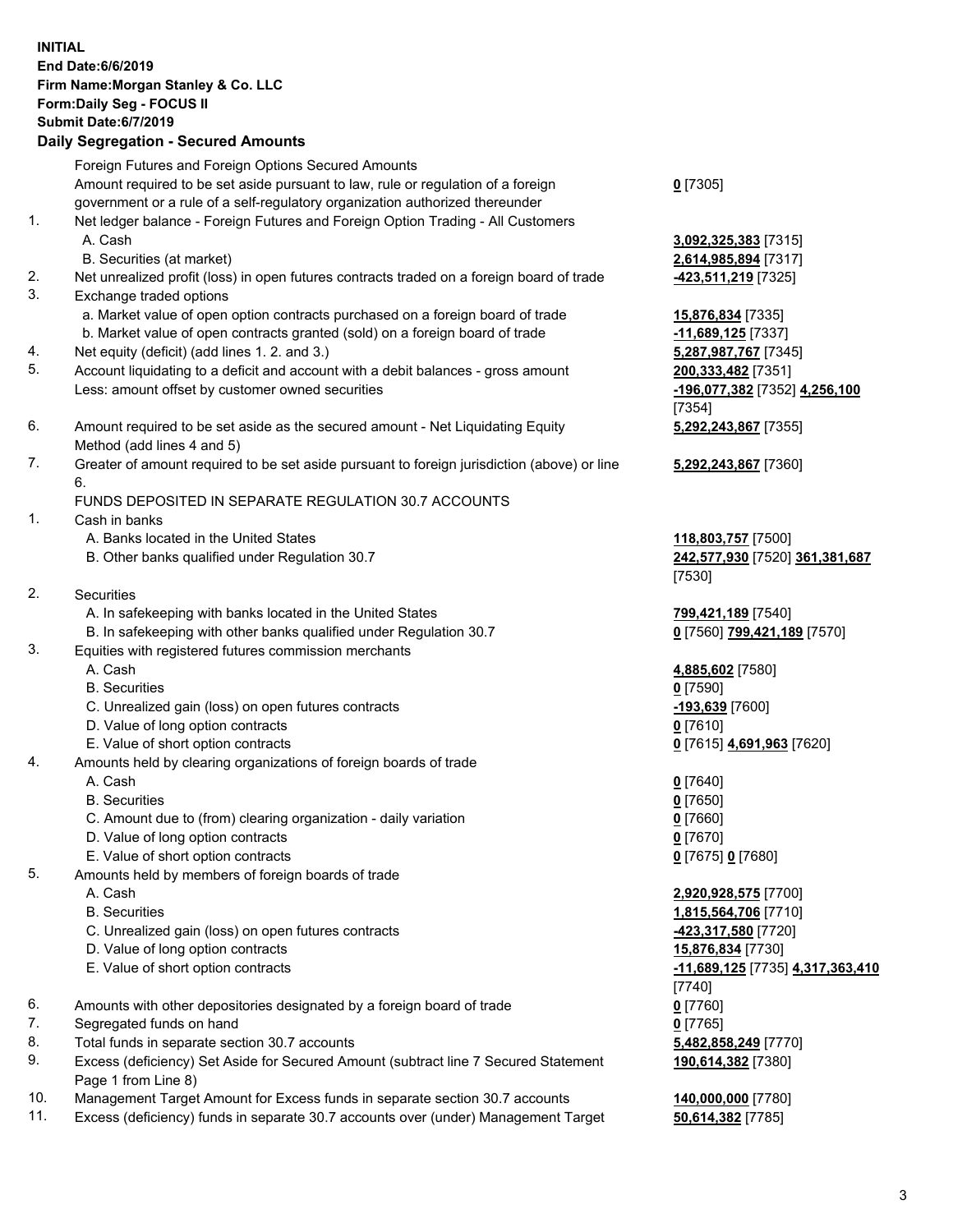**INITIAL End Date:6/6/2019 Firm Name:Morgan Stanley & Co. LLC Form:Daily Seg - FOCUS II Submit Date:6/7/2019 Daily Segregation - Segregation Statement** SEGREGATION REQUIREMENTS(Section 4d(2) of the CEAct) 1. Net ledger balance A. Cash **9,951,563,409** [7010] B. Securities (at market) **6,303,796,790** [7020] 2. Net unrealized profit (loss) in open futures contracts traded on a contract market **784,466,144** [7030] 3. Exchange traded options A. Add market value of open option contracts purchased on a contract market **542,703,999** [7032] B. Deduct market value of open option contracts granted (sold) on a contract market **-386,682,013** [7033] 4. Net equity (deficit) (add lines 1, 2 and 3) **17,195,848,329** [7040] 5. Accounts liquidating to a deficit and accounts with debit balances - gross amount **239,588,080** [7045] Less: amount offset by customer securities **-236,354,045** [7047] **3,234,035** [7050] 6. Amount required to be segregated (add lines 4 and 5) **17,199,082,364** [7060] FUNDS IN SEGREGATED ACCOUNTS 7. Deposited in segregated funds bank accounts A. Cash **4,754,627,787** [7070] B. Securities representing investments of customers' funds (at market) **0** [7080] C. Securities held for particular customers or option customers in lieu of cash (at market) **806,126,465** [7090] 8. Margins on deposit with derivatives clearing organizations of contract markets A. Cash **6,279,035,122** [7100] B. Securities representing investments of customers' funds (at market) **0** [7110] C. Securities held for particular customers or option customers in lieu of cash (at market) **5,497,670,325** [7120] 9. Net settlement from (to) derivatives clearing organizations of contract markets **-16,850,468** [7130] 10. Exchange traded options A. Value of open long option contracts **542,703,999** [7132] B. Value of open short option contracts **-386,682,013** [7133] 11. Net equities with other FCMs A. Net liquidating equity **9,986,607** [7140] B. Securities representing investments of customers' funds (at market) **0** [7160] C. Securities held for particular customers or option customers in lieu of cash (at market) **0** [7170] 12. Segregated funds on hand **0** [7150] 13. Total amount in segregation (add lines 7 through 12) **17,486,617,824** [7180] 14. Excess (deficiency) funds in segregation (subtract line 6 from line 13) **287,535,460** [7190]

- 15. Management Target Amount for Excess funds in segregation **235,000,000** [7194]
- 16. Excess (deficiency) funds in segregation over (under) Management Target Amount Excess

**52,535,460** [7198]